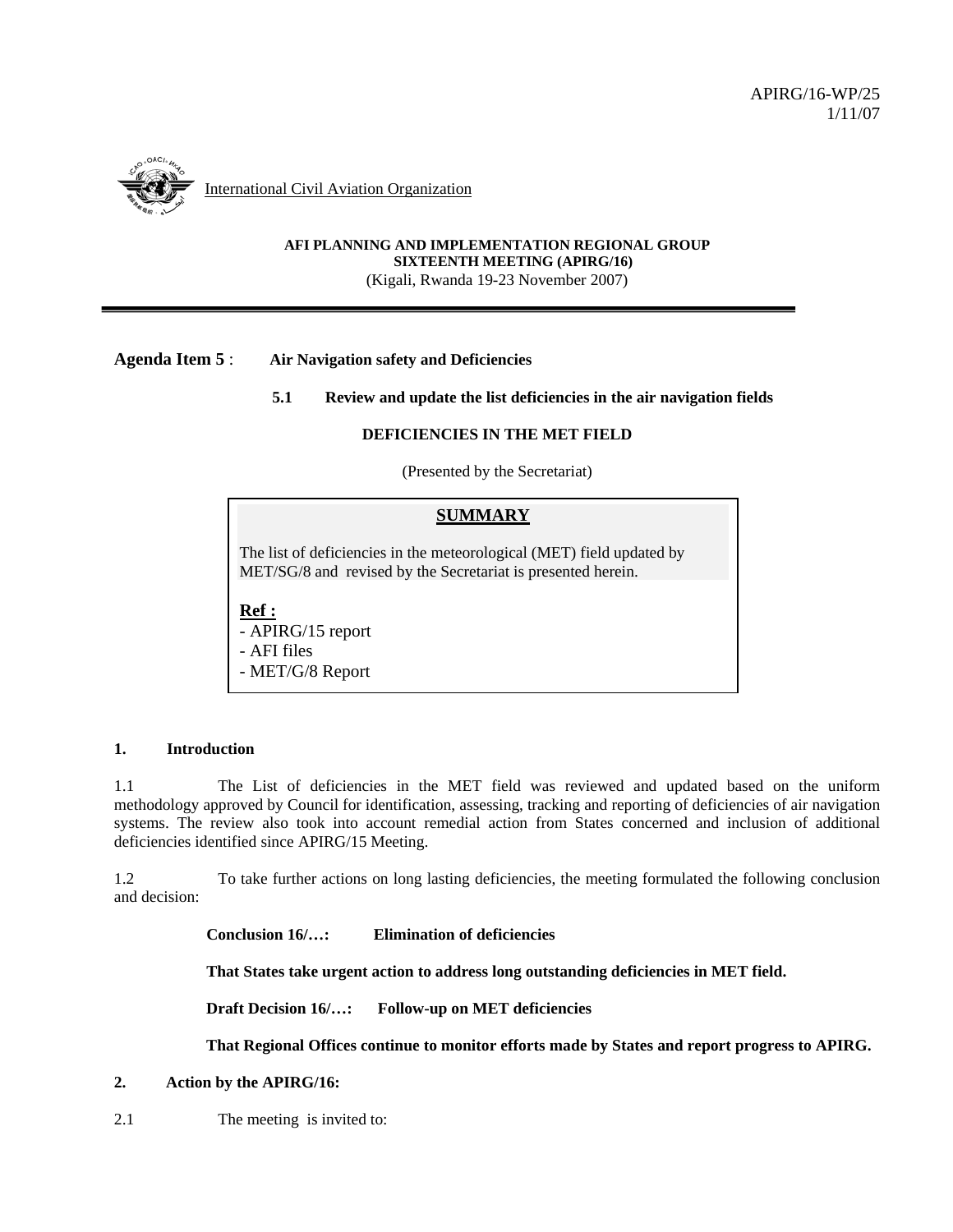- **S** review the list of deficiencies and actions taken so far and decide on the safety impact and prioritization of each item of deficiency as well as on other factors according to the uniform methodology.
- S to take further action on the long outstanding deficiencies in the MET field.

 **-----**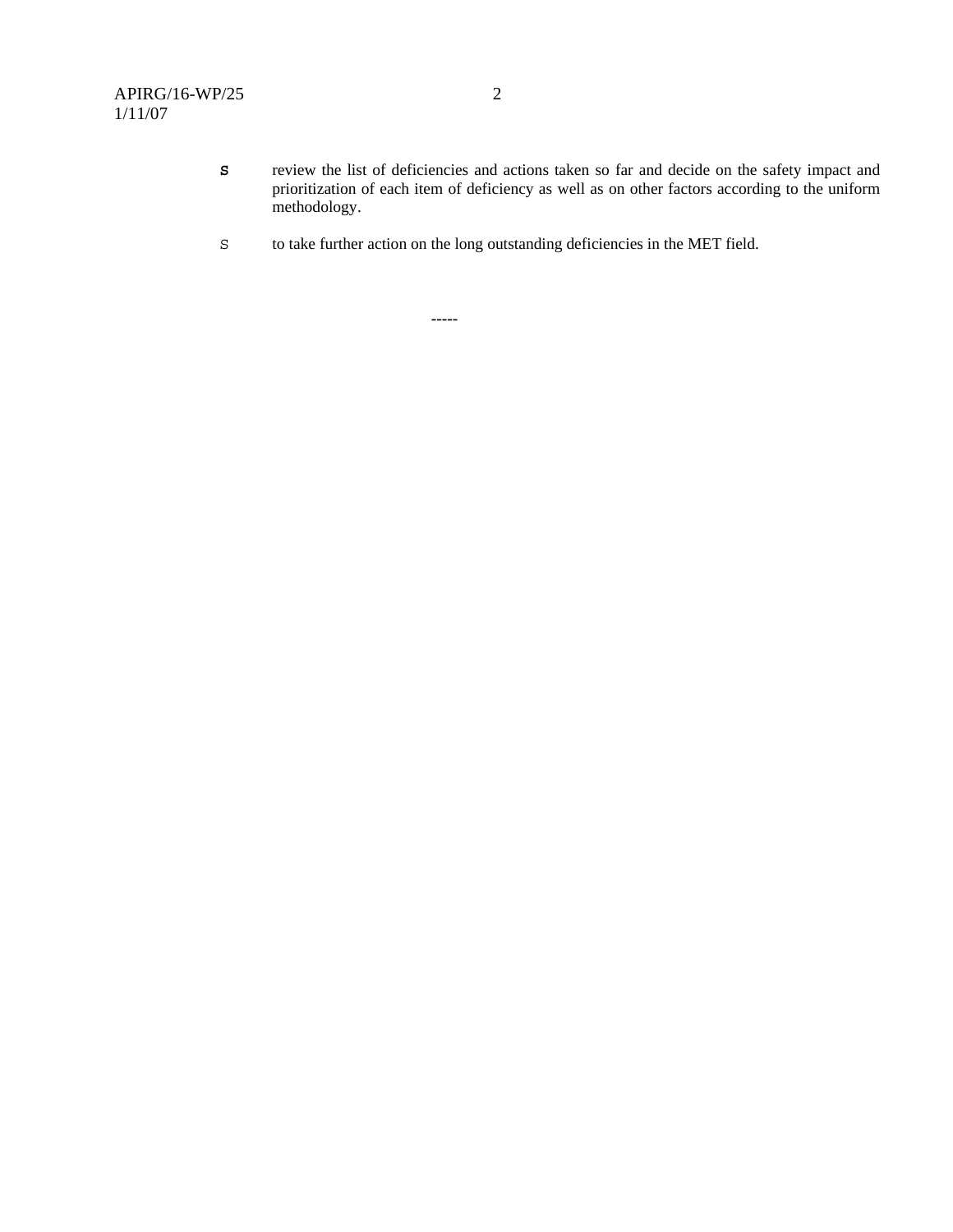# **Deficiencies in the Meteorology Field (REF. Air Navigation Plan - Africa-Indian Ocean region (Doc 7474) Part IV - Meteorology (MET)**

|                                                        | <b>Identification</b>                                                                                                         |                                                                    |                                                                                                                                                                                                                                                       | <b>Deficiencies</b>              |                                                                                                                              | <b>Corrective action</b>                                                                                                                    |                                                                                                                         |                                                         |                                             |  |
|--------------------------------------------------------|-------------------------------------------------------------------------------------------------------------------------------|--------------------------------------------------------------------|-------------------------------------------------------------------------------------------------------------------------------------------------------------------------------------------------------------------------------------------------------|----------------------------------|------------------------------------------------------------------------------------------------------------------------------|---------------------------------------------------------------------------------------------------------------------------------------------|-------------------------------------------------------------------------------------------------------------------------|---------------------------------------------------------|---------------------------------------------|--|
| <b>STATE</b>                                           | <b>Requirements</b>                                                                                                           | <b>Facilities</b><br>or services                                   | <b>Description</b><br>of Deficiency                                                                                                                                                                                                                   | <b>Date</b><br>first<br>reported | <b>Comments</b><br>on deficiency                                                                                             | <b>Description of</b><br>corrective<br>action                                                                                               | <b>Executing</b><br>body                                                                                                | <b>Target</b><br>date<br>for<br>imple-<br>mentat<br>ion | Prio<br>rity<br>for<br>actio<br>$\mathbf n$ |  |
| 1                                                      | $\overline{2}$                                                                                                                | $\mathbf{3}$                                                       | $\overline{\mathbf{4}}$                                                                                                                                                                                                                               | 5                                | 6                                                                                                                            | $\overline{7}$                                                                                                                              | 8                                                                                                                       | 9                                                       | <b>10</b>                                   |  |
| <b>ANGOLA</b>                                          | Requirement to provide<br>aerodrome forecasts (AFI<br>FASID Table MET 1A)                                                     | Angola/Luanda<br>4 de Fevereiro<br>Associated<br><b>MET Office</b> | TAF of Luanda not regularly<br>available                                                                                                                                                                                                              | 2003                             | Advice given by<br>correspondence                                                                                            | Improve reliability of<br>telecomm                                                                                                          | <b>INAMET</b> and<br><b>ENANA</b>                                                                                       | As soon<br>as<br>possible                               | A                                           |  |
| <b>BURUNDI</b>                                         |                                                                                                                               |                                                                    | MET station located very far from<br>the runway and among buildings                                                                                                                                                                                   | 2006                             | Data observed not<br>representative of<br>weather conditions<br>along the runway.<br>Unreliable exchange<br>of data to users | Install an automatic<br>weather observing<br>system with sensors<br>appropriately located.<br>Install a MET message<br>distribution system. | Meteorological<br>Services<br>Department                                                                                | 2007                                                    | $\mathbf{U}$                                |  |
| <b>DEMORATIC</b><br><b>REPUBLIC OF</b><br><b>CONGO</b> | Requirement to provide<br>information on volcanic<br>eruptions to civil aviation<br>units. (Annex 3, Chapter 3,<br>para. 3.6) | Democratic<br>Republic of<br>Congo/State<br>volcano<br>observatory | Information on volcano activities<br>not always reaches civil aviation<br>due to lack of fixed<br>communications with State<br>volcano observatories. This has an<br>impact on the issuance of VA<br>advisories and SIGMETs by the<br>VAACs and MWOs. | 14/5/1997                        | Observed by the<br>State concerned.<br>Reported at the<br>AFI/7 RAN Meeting,<br>May 1997                                     | Volcano observations<br>and warnings to be<br>made available to civil<br>aviation and MET<br>Authorities for<br>dissemination               | Civil Aviation and<br><b>MET</b> Authorities.<br>D.R. of Congo<br>Implementation<br>by Department of<br>Transportation. | As soon<br><b>as</b><br>possible                        | $\mathbf{U}$                                |  |
| <b>EQUATORIAL</b><br><b>GUINEA</b>                     | Requirement to provide<br>aerodrome forecasts (AFI<br>FASID Table MET 1A)                                                     | Equatorial<br>Guinea/Malabo<br>Aeronautical<br>MET centre          | TAF of Malabo issued by the<br>Douala MET Office not by MET<br>Office of Malabo                                                                                                                                                                       | 2000                             | Advice given<br>through<br>correspondence and<br>mission                                                                     | Installation of reliable<br>telecomm. link and<br>provision of sufficient<br>number of forecasters                                          | Civil Aviation<br>Authority,<br><b>Equatorial Guinea</b>                                                                | As soon<br>as<br>possible                               | A                                           |  |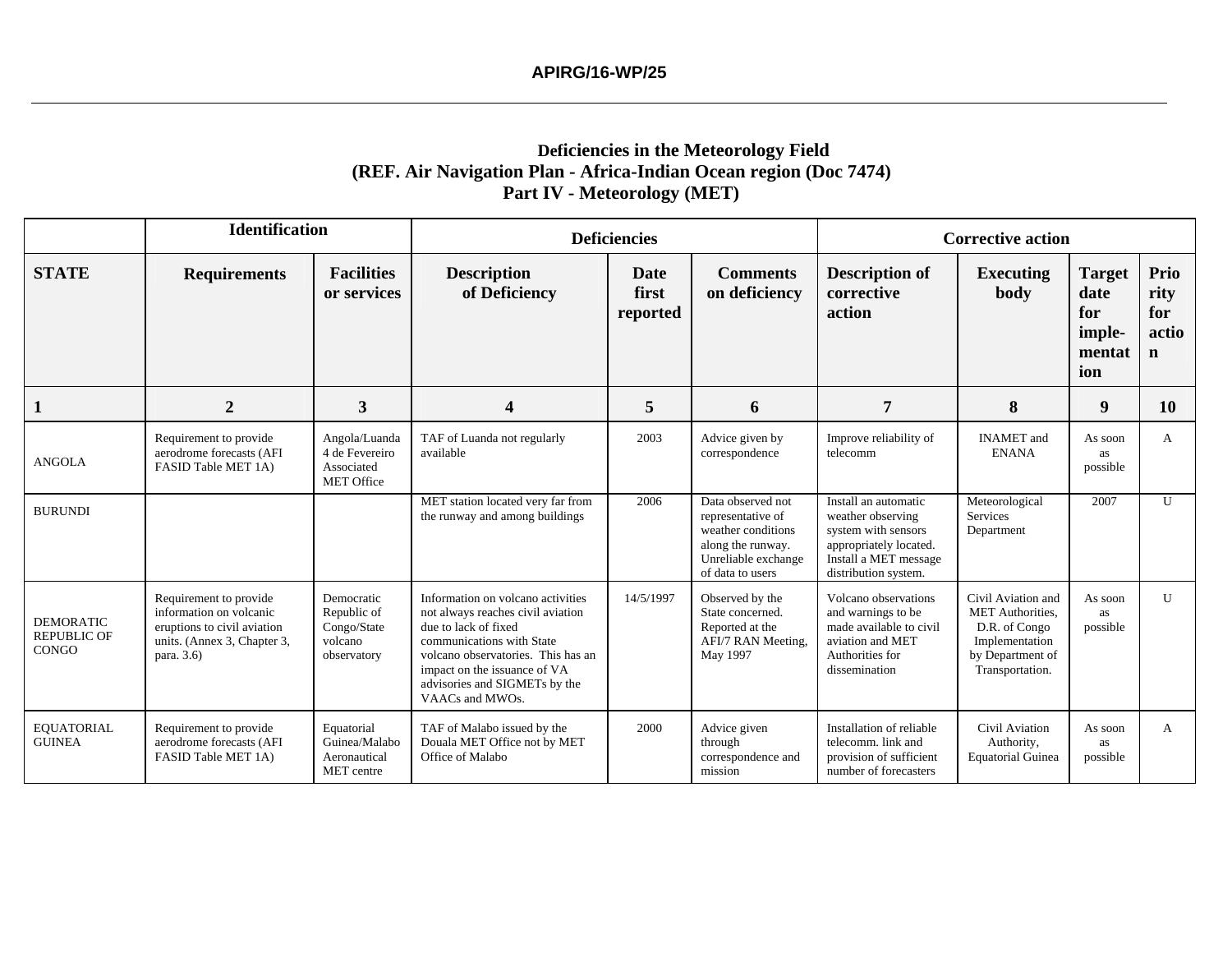|                                | <b>Identification</b>                                                                                                                                                                                                                     |                                                                      |                                                                                                            | <b>Deficiencies</b>                  |                                                                                                                                  |                                                                                                                                                                                                                             | <b>Corrective action</b>                                    |                                                                |                                              |  |
|--------------------------------|-------------------------------------------------------------------------------------------------------------------------------------------------------------------------------------------------------------------------------------------|----------------------------------------------------------------------|------------------------------------------------------------------------------------------------------------|--------------------------------------|----------------------------------------------------------------------------------------------------------------------------------|-----------------------------------------------------------------------------------------------------------------------------------------------------------------------------------------------------------------------------|-------------------------------------------------------------|----------------------------------------------------------------|----------------------------------------------|--|
| <b>STATE</b>                   | <b>Requirements</b>                                                                                                                                                                                                                       | <b>Facilities or</b><br>services                                     | <b>Description</b><br>of Deficiency                                                                        | <b>Date</b><br>first<br>repo<br>rted | <b>Comments</b><br>on deficiency                                                                                                 | <b>Description of</b><br>corrective action                                                                                                                                                                                  | <b>Executin</b><br>g<br>body                                | <b>Target</b><br>date for<br>imple-<br>mentatio<br>$\mathbf n$ | Prio<br>rity<br>for<br>actio<br>$\mathbf{n}$ |  |
| $\mathbf{1}$                   | $\overline{2}$                                                                                                                                                                                                                            | 3                                                                    | $\overline{\mathbf{4}}$                                                                                    | 5                                    | 6                                                                                                                                | $\overline{7}$                                                                                                                                                                                                              | 8                                                           | $\boldsymbol{9}$                                               | <b>10</b>                                    |  |
| <b>The</b><br><b>GAMBIA</b>    | Requirement to provide<br>runway visual range (RVR)<br>for runway intended for<br>non-precision or Category I<br>approach and landing<br>operations(Annex 3,<br>Chapter 4, para. 4.6.3.4 a),<br>4.6.3.5 and Appendix 3,<br>para. 4.3.6.4) | The Gambia/<br>Banjul -<br>Yundum<br>International<br>Airport        | Runway visual<br>range (RVR) is not<br>assessed and<br>reported during<br>periods of reduced<br>visibility | 30/07<br>/2007                       | Reported by the State<br>concerned from a<br>survey questionnaire,<br>advice given during<br>State mission                       | In the short term:<br>Training of MET<br>personal for manual<br>assessment and reporting<br>of RVR, or<br>In the medium term:<br>Installation of a RVR<br>measurement, assessment<br>and reporting equipment<br>recommended | Civil<br>Aviation<br>Authority<br>and MET,<br>The<br>Gambia | 2008                                                           | $\mathbf U$                                  |  |
|                                | Requirement to report<br>visibility along the runway<br>in local routine and special<br>reports: Annex 3, Appendix<br>3 para; 4.2.4.2                                                                                                     | The Gambia,<br>Banjul<br>International<br>Airport                    | <b>MET</b> station<br>located very far<br>from the runway<br>and behind a tree                             | 07/20<br>07                          | Data observed not<br>representative of<br>weather conditions<br>along the runway.<br>Advice given during<br><b>State Mission</b> | Install an automatic<br>weather observing system<br>with sensors<br>appropriately located.                                                                                                                                  | <b>GCAA</b><br>(Gambia<br>Civil<br>Aviation<br>Authority    | 2008                                                           | $\mathbf{U}$                                 |  |
|                                | Requirement to relay air<br>reports: Annex 3 Chapter 5,<br>para; 5.8                                                                                                                                                                      | The Gambia,<br>Banjul<br>International<br>Airport                    | Aircraft<br>observations and<br>reports are not<br>collected,<br>processed and<br>disseminated             | 07/20<br>07                          | Advice given during<br><b>State Mission</b>                                                                                      | Necessary arrangements<br>between the MET<br>authority and the<br>appropriate ATS<br>authority be made.                                                                                                                     | <b>GCAA</b><br>(Gambia<br>Civil<br>Aviation<br>Authority    | 2008                                                           | B                                            |  |
| <b>GUINEA</b><br><b>BISSAU</b> | Requirement to issue trend type<br>landing forecast (Annex 3, chapter<br>6, para. 6.3.2)                                                                                                                                                  | Guinea Bissau/<br>Bissau Osvaldo V.<br>Intl. Aeronautical<br>station | Trend type landing<br>forecasts not issued                                                                 | 1995                                 | Advice given through<br>correspondence                                                                                           | Forecast unit to issue Trend type<br>landing forecasts                                                                                                                                                                      | Civil<br>Aviation and<br>MET of<br>Guinea<br><b>Bissau</b>  |                                                                | $\mathbf{U}$                                 |  |
| <b>LESOTHO</b>                 | Implementation of MET facilities<br>and services AFI/7 Rec. 14/10                                                                                                                                                                         | Lesotho/Maseru/<br>Moshoeshoe                                        | Anemometer on RWY<br>04 has been<br>unserviceable for many<br>months                                       | 2003                                 | Advice given through<br>mission                                                                                                  | Install a new sensor with<br>displays at appropriate ATC and<br><b>MET</b> positions                                                                                                                                        | Lesotho                                                     | As soon as<br>possible but<br>not later than<br>2007           | $\mathbf{A}$                                 |  |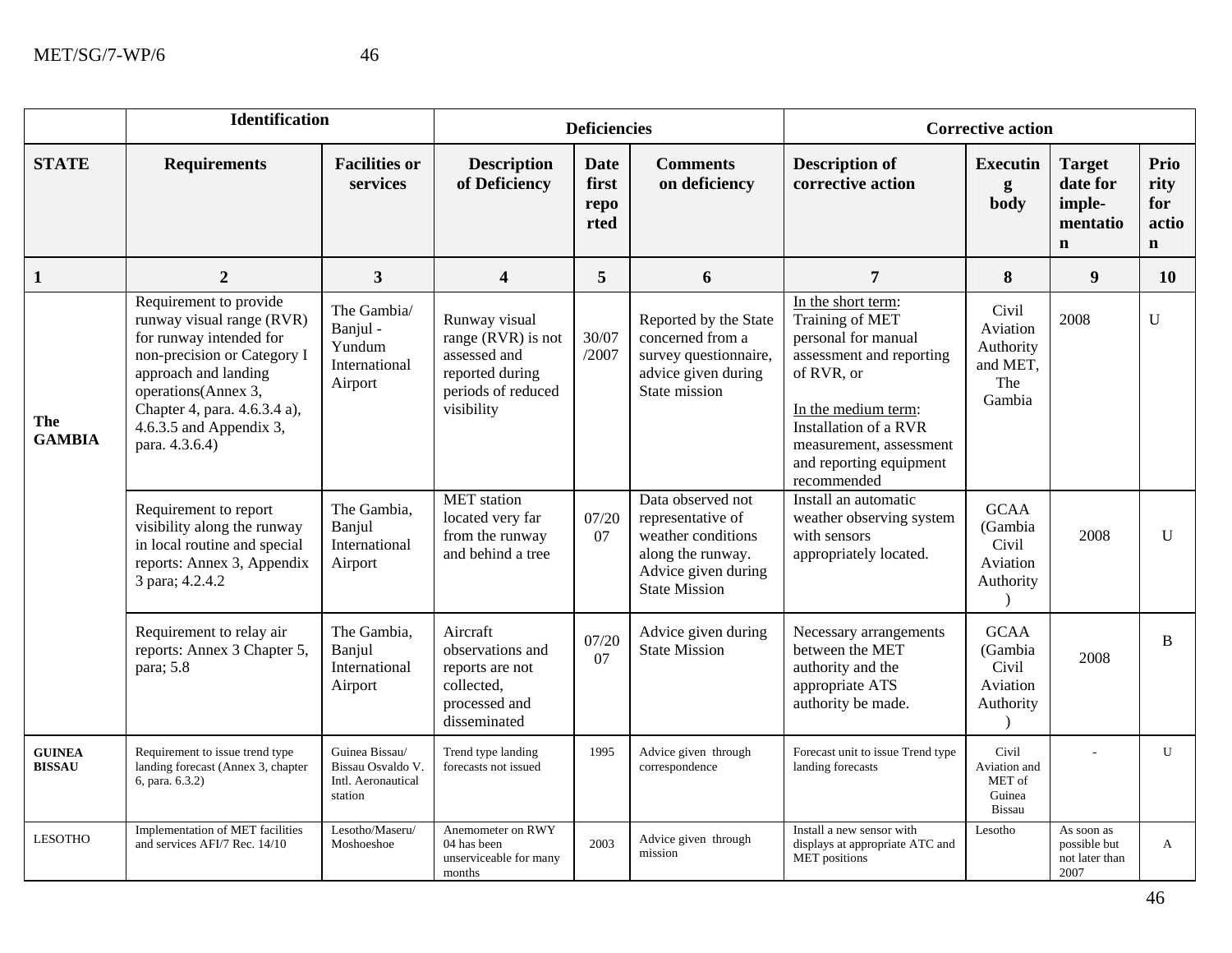|                | <b>Identification</b>                                                                                                                                                                                                                     |                                                       |                                                                                                            | <b>Deficiencies</b>                  |                                                                   | <b>Corrective action</b>                                                                                                                |                                                    |                                                                |                                             |
|----------------|-------------------------------------------------------------------------------------------------------------------------------------------------------------------------------------------------------------------------------------------|-------------------------------------------------------|------------------------------------------------------------------------------------------------------------|--------------------------------------|-------------------------------------------------------------------|-----------------------------------------------------------------------------------------------------------------------------------------|----------------------------------------------------|----------------------------------------------------------------|---------------------------------------------|
| <b>STATE</b>   | <b>Requirements</b>                                                                                                                                                                                                                       | <b>Facilities or</b><br>services                      | <b>Description</b><br>of Deficiency                                                                        | <b>Date</b><br>first<br>repo<br>rted | <b>Comments</b><br>on deficiency                                  | <b>Description of</b><br>corrective action                                                                                              | <b>Executin</b><br>g<br>body                       | <b>Target</b><br>date for<br>imple-<br>mentatio<br>$\mathbf n$ | Prio<br>rity<br>for<br>actio<br>$\mathbf n$ |
| $\mathbf{1}$   | $\overline{2}$                                                                                                                                                                                                                            | 3                                                     | 4                                                                                                          | 5                                    | 6                                                                 | $\overline{7}$                                                                                                                          | 8                                                  | 9                                                              | <b>10</b>                                   |
| <b>LIBERIA</b> | Requirement to provide<br>meteorological reports to the ATS<br>units (Annex 3, Chapter 10, para.<br>10.1.1                                                                                                                                | Liberia/<br>Roberts Intl.<br>Associated MET<br>Office | Provision of MET data<br>to ATS units deficient                                                            | 5/2000                               | Advice given to authorities<br>through correspondence             | Better display system of MET<br>data to ATS                                                                                             | Liberia Civil<br>Aviation<br>Authority<br>and MET  | As soon as<br>possible                                         | A                                           |
| <b>MALI</b>    | Requirement to provide<br>runway visual range (RVR)<br>for runway intended for<br>non-precision or Category I<br>approach and landing<br>operations(Annex 3,<br>Chapter 4, para. 4.6.3.4 a),<br>4.6.3.5 and Appendix 3,<br>para. 4.3.6.4) | Mali/Gao<br>Airport                                   | Runway visual<br>range (RVR) is not<br>assessed and<br>reported during<br>periods of reduced<br>visibility | 26/07/07                             | Reported by the State<br>concerned from a<br>survey questionnaire | Training of MET<br>personal for manual<br>assessment and reporting<br>of RVR, and<br>Urgent introduction of<br>RVR observing practices. | Civil<br>Aviation<br>Authority<br>and MET,<br>Mali | 2008                                                           | $\mathbf U$                                 |
|                | Requirement to provide<br>runway visual range (RVR)<br>for runway intended for<br>non-precision or Category I<br>approach and landing<br>operations(Annex 3,<br>Chapter 4, para. 4.6.3.4 a),<br>4.6.3.5 and Appendix 3,<br>para. 4.3.6.4) | Mali/Kayes<br>Airport                                 | Runway visual<br>range (RVR) is not<br>assessed and<br>reported during<br>periods of reduced<br>visibility | 26/07<br>/2007                       | Reported by the State<br>concerned from a<br>survey questionnaire | Training of MET<br>personal for manual<br>assessment and reporting<br>of RVR, and<br>Urgent introduction of<br>RVR observing practices. | Civil<br>Aviation<br>Authority<br>and MET,<br>Mali | 2008                                                           | U                                           |
|                | Requirement to provide<br>runway visual range (RVR)<br>for runway intended for<br>non-precision or Category I<br>approach and landing<br>operations(Annex 3,<br>Chapter 4, para. 4.6.3.4 a),<br>4.6.3.5 and Appendix 3,                   | Mali/Mopti<br>Airport                                 | Runway visual<br>range (RVR) is not<br>assessed and<br>reported during<br>periods of reduced<br>visibility | 26/07<br>/2007                       | Reported by the State<br>concerned from a<br>survey questionnaire | Training of MET<br>personal for manual<br>assessment and reporting<br>of RVR, and<br>Urgent introduction of<br>RVR observing practices. | Civil<br>Aviation<br>Authority<br>and MET,<br>Mali | 2008                                                           | U                                           |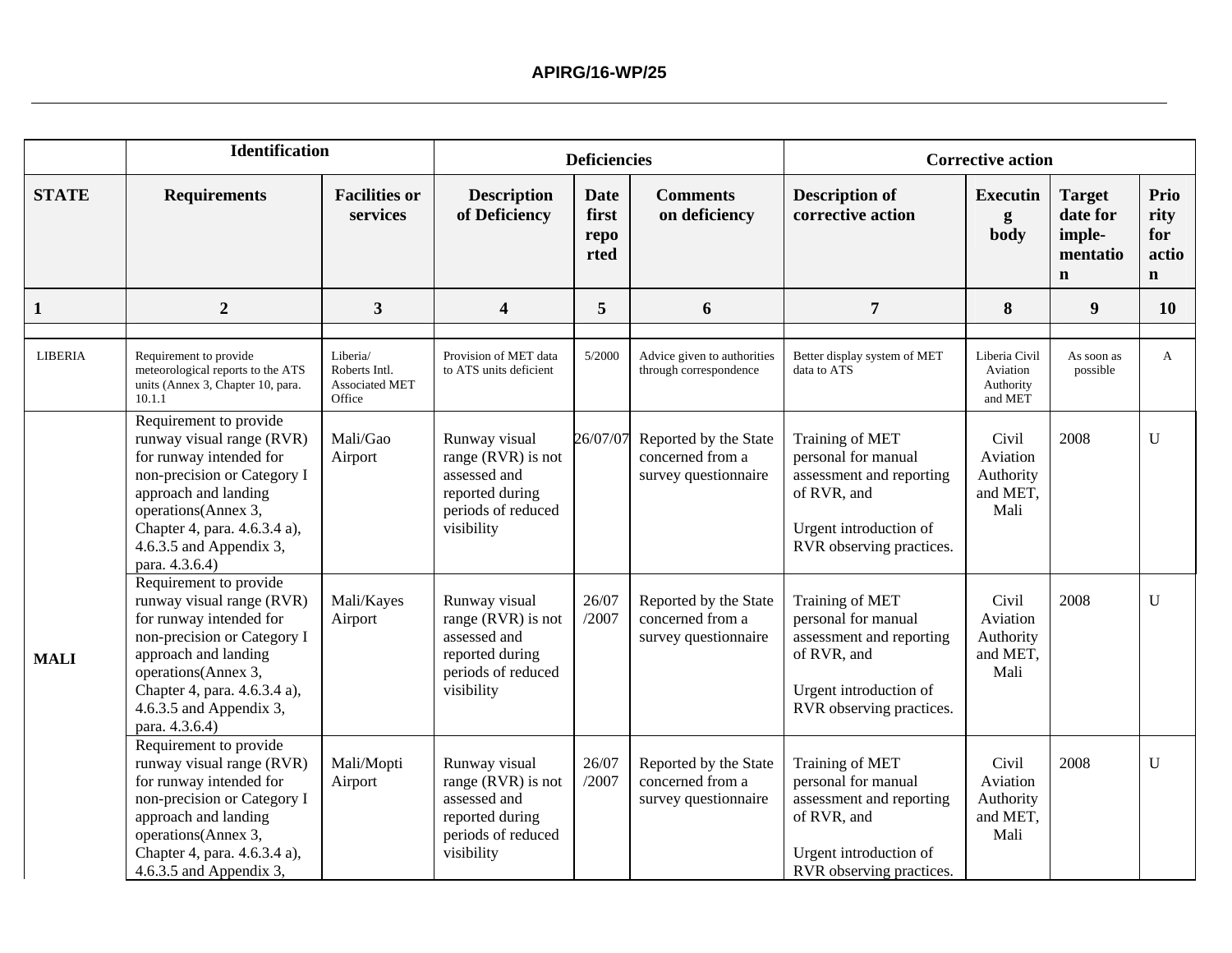|                               | <b>Identification</b>                                                                                                                                                                                                                                       |                                                                     |                                                                                                                                                                            | <b>Deficiencies</b>                  |                                                                   |                                                                                                                                                         | <b>Corrective action</b>                                             |                                                                |                                             |  |
|-------------------------------|-------------------------------------------------------------------------------------------------------------------------------------------------------------------------------------------------------------------------------------------------------------|---------------------------------------------------------------------|----------------------------------------------------------------------------------------------------------------------------------------------------------------------------|--------------------------------------|-------------------------------------------------------------------|---------------------------------------------------------------------------------------------------------------------------------------------------------|----------------------------------------------------------------------|----------------------------------------------------------------|---------------------------------------------|--|
| <b>STATE</b>                  | <b>Requirements</b>                                                                                                                                                                                                                                         | <b>Facilities or</b><br>services                                    | <b>Description</b><br>of Deficiency                                                                                                                                        | <b>Date</b><br>first<br>repo<br>rted | <b>Comments</b><br>on deficiency                                  | <b>Description of</b><br>corrective action                                                                                                              | <b>Executin</b><br>g<br>body                                         | <b>Target</b><br>date for<br>imple-<br>mentatio<br>$\mathbf n$ | Prio<br>rity<br>for<br>actio<br>$\mathbf n$ |  |
| $\mathbf{1}$                  | $\overline{2}$                                                                                                                                                                                                                                              | $\mathbf{3}$                                                        | $\overline{\mathbf{4}}$                                                                                                                                                    | 5                                    | 6                                                                 | $\overline{7}$                                                                                                                                          | 8                                                                    | 9                                                              | 10                                          |  |
| <b>MALI</b>                   | para. 4.3.6.4)<br>Requirement to provide<br>runway visual range (RVR)<br>for runway intended for<br>non-precision or Category I<br>approach and landing<br>operations(Annex 3,<br>Chapter 4, para. 4.6.3.4 a),<br>4.6.3.5 and Appendix 3,<br>para. 4.3.6.4) | Mali/Tombouc<br>tou Airport                                         | Runway visual<br>range (RVR) is not<br>assessed and<br>reported during<br>periods of reduced<br>visibility                                                                 | 26/07<br>/2007                       | Reported by the State<br>concerned from a<br>survey questionnaire | Training of MET<br>personal for manual<br>assessment and reporting<br>of RVR, and<br>Urgent introduction of<br>RVR observing practices.                 | Civil<br>Aviation<br>Authority<br>and MET,<br>Mali                   | 2008                                                           | U                                           |  |
| <b>NAMIBIA</b>                | Requirement for a continuous<br>watch over meteorological<br>conditions (Annex 3, para.<br>$3.4.2(a)$ ) and requirements for<br>SIGMETS information (Annex 3<br>para. 3.4.2 b, c, d and para. 7.1.1)                                                        | Namibia/Windhoe<br>k Hosea Kutako<br>Meteorological<br>Watch Office | The MWO operational<br>hours do not cover<br>same period as ATS<br>Non-issuance of trend<br>forecast in METAR<br>reports.<br>Non-issuance of<br><b>SIGMETS</b> information | 2004                                 | Advice given during<br>mission                                    | MWO operational hours to<br>coincide with those of ATS.<br>Forecast office to<br>issue Trend type landing<br>forecasts for METARS and<br><b>SIGMETS</b> | <b>CAA/MET</b><br>Division                                           | 2007                                                           | $\overline{U}$                              |  |
| <b>NIGERIA</b>                | Implementation of<br>MET facilities and<br>services - AFI/7<br>Rec. 14/10                                                                                                                                                                                   | Nigeria/Kano MA                                                     | Provision of MET data<br>to ATS deficient                                                                                                                                  | 2/10/1<br>996                        | Advice given through<br>correspondence and<br>mission             | Better display system of MET<br>data to ATS units                                                                                                       | Nigeria                                                              | As soon as<br>possible                                         | A                                           |  |
| SAO TOMÉ &<br><b>PRINCIPE</b> | Requirement to provide aerodrome<br>forecasts (AFI FASID Table MET<br>1A)                                                                                                                                                                                   | Sao Tomé &<br>Principe/<br>Sao Tomé<br>Aerodrome MET<br>Office      | TAF of Sao Tome not<br>regularly disseminated<br>outside MET centre                                                                                                        | 28/10/<br>2002                       | Advice given through<br>correspondence                            | Installation of reliable<br>telecom. Equipment                                                                                                          | Civil<br>Aviation<br>Authority<br>and MET,<br>Sao Tome &<br>Principe | As soon as<br>possible                                         | B                                           |  |
| <b>SIERRA</b><br><b>LEONE</b> | Requirement to measure and report<br>surface wind (Annex 3, Chapter<br>4, para. 4.6.1.1)                                                                                                                                                                    | Sierra Leone/<br>Lungi Airport,<br><b>Associated MET</b><br>Office  | Wind measurement<br>unreliable                                                                                                                                             | May<br>1994                          | Advice given through<br>correspondence                            | Installation of reliable MET<br>basic equipment                                                                                                         | Civil<br>Aviation<br>Authority<br>and MET,<br>Sierra Leone           | As soon as<br>possible                                         | U                                           |  |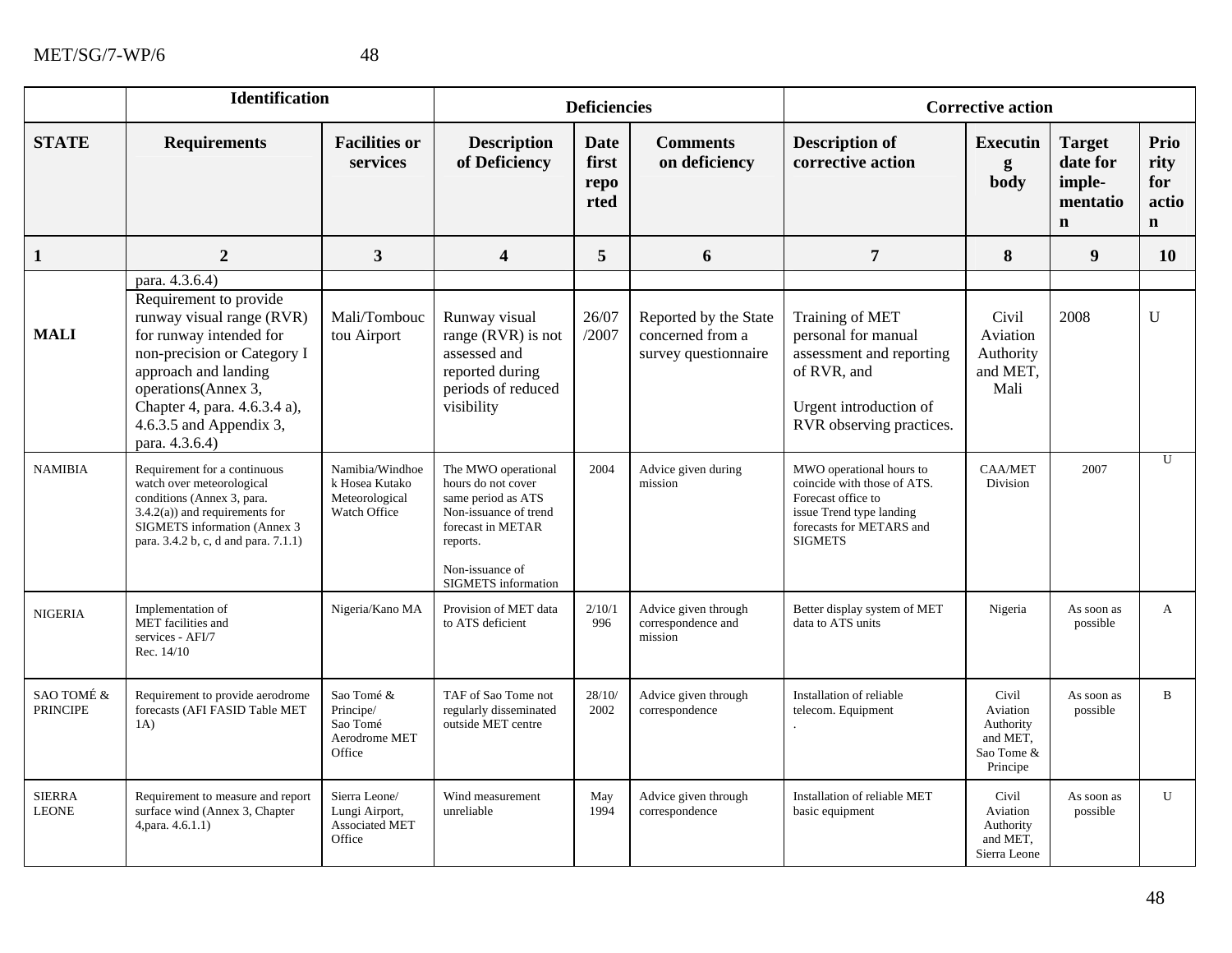|                | <b>Identification</b>                                                                                                                             |                                                                              |                                                                                                | <b>Deficiencies</b>                                   |                                                                                    |                                                                                                                                               | <b>Corrective action</b>                                |                                                                |                                             |
|----------------|---------------------------------------------------------------------------------------------------------------------------------------------------|------------------------------------------------------------------------------|------------------------------------------------------------------------------------------------|-------------------------------------------------------|------------------------------------------------------------------------------------|-----------------------------------------------------------------------------------------------------------------------------------------------|---------------------------------------------------------|----------------------------------------------------------------|---------------------------------------------|
| <b>STATE</b>   | <b>Requirements</b>                                                                                                                               | <b>Facilities or</b><br>services                                             | <b>Description</b><br>of Deficiency                                                            | <b>Date</b><br>first<br>repo<br>rted                  | <b>Comments</b><br>on deficiency                                                   | <b>Description of</b><br>corrective action                                                                                                    | <b>Executin</b><br>g<br>body                            | <b>Target</b><br>date for<br>imple-<br>mentatio<br>$\mathbf n$ | Prio<br>rity<br>for<br>actio<br>$\mathbf n$ |
| $\mathbf{1}$   | $\overline{2}$                                                                                                                                    | $\overline{\mathbf{3}}$                                                      | 4                                                                                              | 5                                                     | 6                                                                                  | $\overline{7}$                                                                                                                                | 8                                                       | 9                                                              | <b>10</b>                                   |
| <b>SOMALIA</b> | Situation unknown                                                                                                                                 | FIR Mogadishu                                                                |                                                                                                |                                                       |                                                                                    |                                                                                                                                               |                                                         |                                                                |                                             |
| SWAZILAND      | Requirement to provide MET<br>reports to ATS Units (Annex 3,<br>Chapter 10, para 10.1.1)                                                          | Swaziland/Manzin<br>i Matsapha<br>Airport<br><b>Associated MET</b><br>Office | Provision of MET<br>reports to ATS units<br>deficient. No wind<br>displays in control<br>tower | 2004                                                  | Advice was given on<br>mission                                                     | Install a display<br>system for MET data<br>and information at<br>ATS units                                                                   | DCA and<br><b>MET</b><br>Department                     | As soon as<br>possible                                         | U                                           |
| ZAMBIA         | 1)Implementation of<br>MET facilities and<br>services (Annex 3,<br>para 4.1.6)                                                                    | Zambia/Lusaka<br>International<br>Airport                                    | Inadequate level of<br>equipment<br>maintenance                                                | 2002<br>and<br>missio<br>ns of<br>2004<br>and<br>2007 | Equipment remain<br>unserviceable for a long<br>time due to lack of spare<br>parts | Provide financial<br>resources including use of air<br>navigation charges which<br>currently is not fully available to<br>the MET Department. | Zambia<br><b>MET</b><br>Department<br>and<br>$\rm NACL$ | As soon as<br>possible                                         | $\mathbf{U}$                                |
|                | 2)Requirement to<br>provide MET<br>reports to ATS Units<br>(Annex 3, Chapter<br>10, para 10.1.1)                                                  | Zambia/Lusaka<br>Meteorological<br>Office                                    | Provision of MET<br>reports to ATS Units<br>deficient                                          | 2002<br>and<br>missio<br>ns of<br>2004<br>and<br>2007 | Advice given during<br>mission by<br>correspondence                                | Install display system of MET<br>data to ATS units                                                                                            | <b>MET</b><br>Department                                | As soon as<br>possible                                         | $\mathbf{U}$                                |
|                | 3)Requirement to<br>provide<br>meteorological data<br>and forecasts in<br>form of flight<br>documentation<br>(Annex 3, Chapter<br>3, para 3.3.2). | Zambia/Lusaka<br>Meteorological<br>Office                                    | Provision of MET<br>reports to ATS Units<br>deficient                                          | 2002<br>and<br>missio<br>ns of<br>2004<br>and<br>2007 | Advice given during<br>mission and by<br>correspondence                            | Install appropriate<br>telecomms<br>equipment to receive<br><b>OPMET</b> information<br>and appoint<br>adequate trained<br>personnel          | <b>MET</b><br>Department                                | As soon as<br>possible                                         | U                                           |
|                | 4) Requirements for SIGMET<br>information (Annex 3 para 3.4.2 b,<br>c, d and add para. 7.1.1                                                      | Zambia/Lusaka<br>Meteorological<br>watch office<br>(MWO)                     | SIGMET not issued                                                                              | 2007                                                  | Advice given on mission                                                            | Immediately provide training<br>and issue SIGMET                                                                                              | <b>MET</b><br>Department                                | As soon as<br>possible                                         | U                                           |